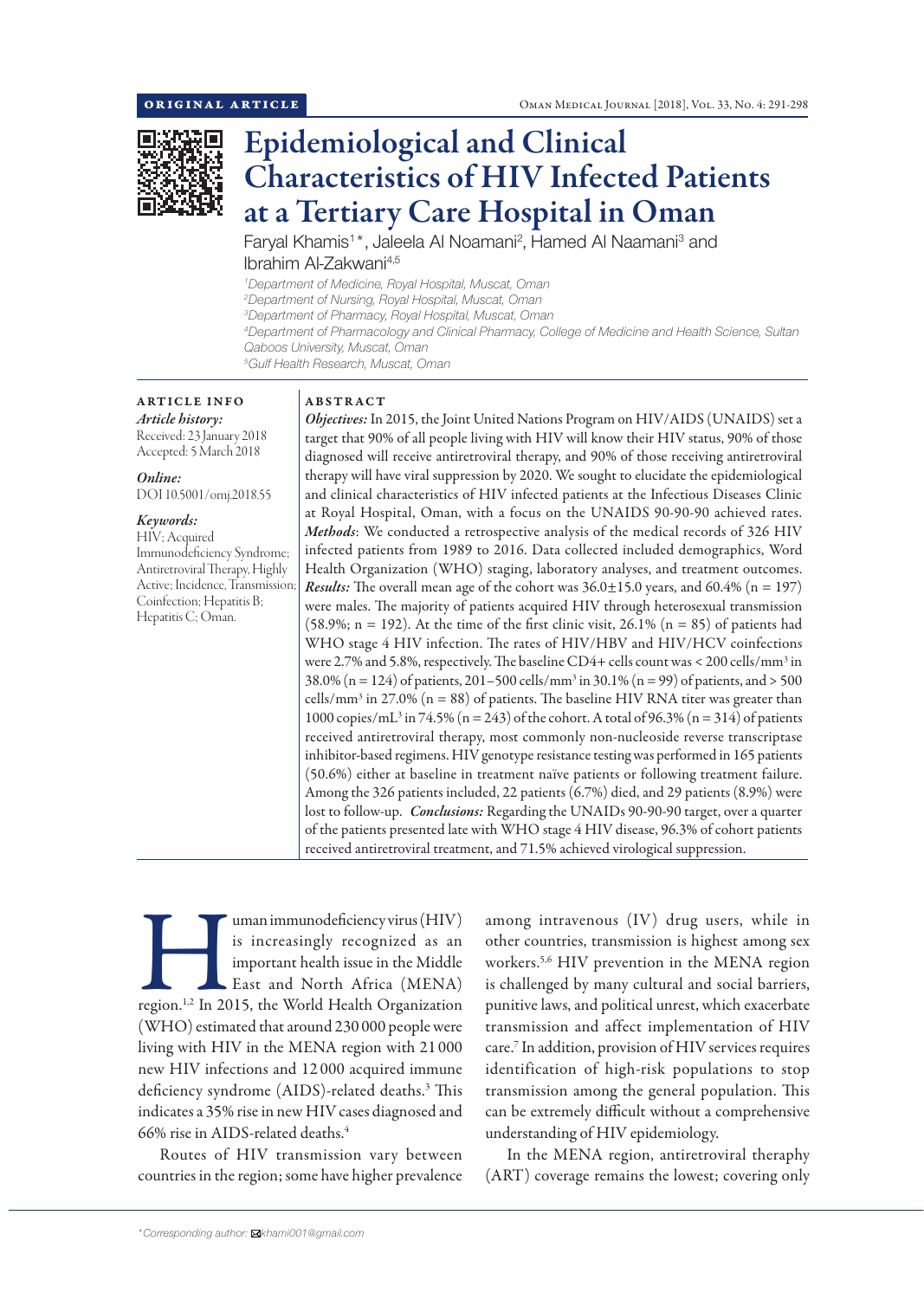17% of individuals.7 In addition, access to HIV testing and counseling is still limited.8

Oman is classified as a low prevalence country for HIV/AIDS. This is probably due to religious and cultural practices discouraging premarital and extramarital relations and mandating male circumcision. Nevertheless, the HIV annual detection rate has been reported around 120 to 150 per year indicating a recent increase and reflecting a gap between religious values and believers practice.<sup>9</sup> Since 2010, the number of people receiving ART in Oman has increased dramatically and more recently all patients with CD4 lymphocyte count of < 500 cells/mm3 are eligible for ART in concordance with the 2013 WHO guidelines.<sup>10</sup> By the end of 2014, 2506 HIV/AIDS cases were reported among Omani nationals, of which 908 were receiving ART.9 In 2015, the Joint United Nations Program on HIV/ AIDS (UNAIDS) set the ambitious 90-90-90 target. This global target states that by 2020, 90% of all people living with HIV will know their HIV status, 90% of those diagnosed will receive ART, and 90% of those receiving ART will have viral suppression.<sup>11</sup>

Despite substantial recent progress in the management of HIV infection in Oman, studies that report epidemiology, clinical characteristics, and outcomes are limited. We sought to review the clinical epidemiology of a cohort of 326 patients presented at a tertiary care hospital in Oman with a focus on our achieved rates on two of the three UNAIDS targets: percentage of HIV patients on treatment, and percentage of patients with viral suppression.

## METHODS

We conducted an observational review of patients infected with HIV from 1989 to 2016 at the Royal Hospital, Muscat, Oman. Over the 27-year period, 326 patients were identified, all of whom were Omani nationals. Participants included newly diagnosed HIV patients hospitalized at Royal Hospital or diagnosed during antenatal screening, and those referred from other hospitals with treatment failure. The information was obtained from hospital medical records and included demographic data such as geographic origin, age, gender, marital status, education level, mode of transmission, WHO staging, opportunistic infections, laboratory analyses, lymphocyte subset analysis, HIV RNA



polymerase chain reaction (PCR), HIV mutations, and ART.

Serologic testing for HIV 1 and 2 was performed using a chemiluminescent microparticle enzyme immunoassay (MEIA, AxSYM HIV 1/2 gO, Abbott Laboratories, Abbott Park, USA). If serology was reactive, specimens were confirmed using the INNO-LIA HIV I/II score (INNOGENETICS NV, Technologiepark, Belgium); a line immunoassay for the confirmation and discrimination of antibodies to HIV-1, HIV group O, and HIV-2 in human serum and plasma. We used the WHO classification and staging of AIDS.12 Lymphocyte subset analysis was obtained by standard flow cytometric methods.

Molecular testing included HIV PCR, which uses three sets of four primers from envelope, polymerase, reverse transcriptase, and core protein genes. Viral load was measured using the branched DNA method (VER SANT HIV-1 RNA 3.0 Assay, [bDNA], Bayer Diagnostics, Berkeley, CA, USA). Results were reported in a range from 20 to > 500 000 IU/ mL. HIV genotype resistance testing was performed by PCR amplification and DNA sequencing (HIV-1 GenoSure PRIme, LabCrop, France).

Descriptive statistics were used to summarize the data. For categorical variables, frequencies and percentages were reported. Differences between groups were analyzed using Pearson's chi-square test. For continuous variables, mean and standard deviation were used to summarize the data. An a priori two-tailed level of significance was set at *p* < 0.050. Statistical analyses were conducted using SPSS Statistics (IBM Corp. Released 2012. IBM SPSS Statistics for Windows, Version 21.0. Armonk, NY: IBM Corp).

## RESULTS

The overall mean age of the cohort was  $36.0 \pm 15.0$ years, and  $60.4\%$  (n = 197) were males. The route of transmission in females was predominately by heterosexual contact in 89 (68.9%) patients, prenatal or vertical transmission in 29 (22.5%), and blood transfusion in three (2.3%) patients. There was no data for eight patients (6.2%). In males, transmission was by several routes; 103 patients (52.3%) acquired HIV by heterosexual contact, 24 (12.2%) by prenatal transmission, 20 (10.2%) by homosexual contact, four  $(2.0\%)$  by IV drug use, and one  $(0.5\%)$  by blood transfusion. For 45 patients (22.8%), there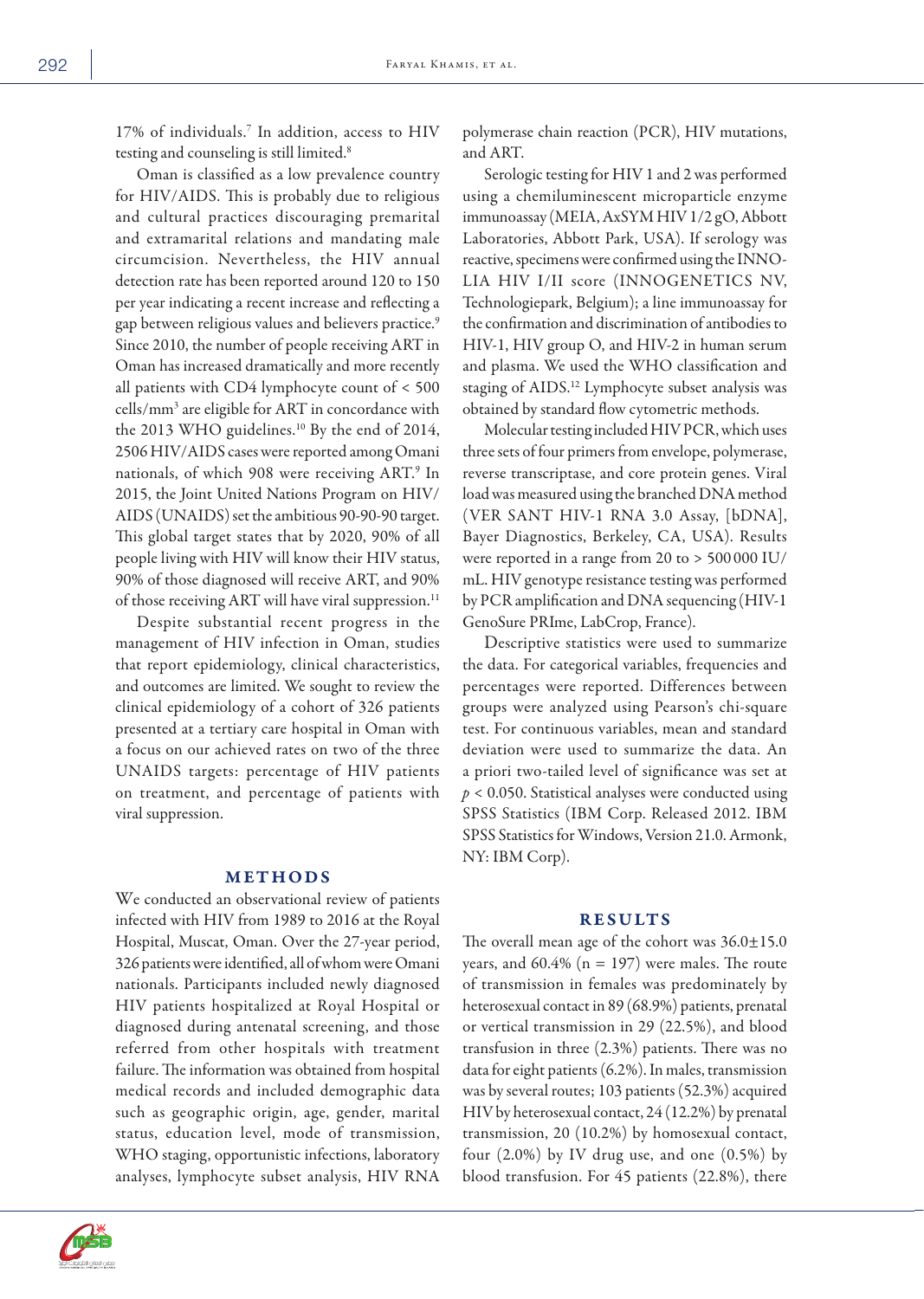| Characteristic, n (%) unless<br>specified otherwise | All<br>$(N = 326)$ | Female<br>$(n = 129)$ | Male<br>$(n = 197)$ | $p$ -value     |
|-----------------------------------------------------|--------------------|-----------------------|---------------------|----------------|
| Age, mean $\pm$ SD, years                           | $36.0 \pm 15.0$    | $33.0 \pm 15.0$       | $38.0 \pm 15.0$     | ${}_{< 0.001}$ |
| Mode of transmission                                |                    |                       |                     |                |
| <b>MSM</b>                                          | 20(6.1)            | 0(0.0)                | 20(10.2)            | ${}< 0.001$    |
| Blood transfusion                                   | 4(1.2)             | 3(2.3)                | 1(0.5)              |                |
| Heterosexual                                        | 192(58.9)          | 89 (69.0)             | 103(52.3)           |                |
| IV drug user                                        | 4(1.2)             | 0(0.0)                | 4(2.0)              |                |
| Prenatal                                            | 53(16.3)           | 29(22.5)              | 24(12.2)            |                |
| Unknown                                             | 53(16.3)           | 8(6.2)                | 45(22.8)            |                |
| <b>Reasons for HIV testing</b>                      |                    |                       |                     |                |
| Unknown                                             | 15(4.6)            | 4(3.1)                | 11(5.6)             | ${}< 0.001$    |
| Antenatal screen                                    | 28(8.6)            | 27(21)                | 1(0.5)              |                |
| Postnatal screen                                    | 43(13.2)           | 23(17.8)              | 20(10.2)            |                |
| Post transfusion screen                             | 1(0.3)             | 0(0.0)                | 1(0.5)              |                |
| <b>HIV</b> contact                                  | 60(18.4)           | 29(22.5)              | 31(15.7)            |                |
| AIDS-related symptoms                               | 169(51.8)          | 44(34.1)              | 125(63.5)           |                |
| Needle stick injury                                 | 1(0.3)             | 0(0.0)                | 1(0.5)              |                |
| Pre-employee screening                              | 5(1.5)             | 2(1.6)                | 3(1.5)              |                |
| Prisoner                                            | 3(0.9)             | 0(0.0)                | 3(1.5)              |                |
| TB                                                  | 1(0.3)             | 0(0.0)                | 1(0.5)              |                |
| WHO stage 4                                         |                    |                       |                     |                |
| No data                                             | 10(3.1)            | 3(2.3)                | 7(3.6)              | ${}< 0.001$    |
| $\rm No$                                            | 231 (70.9)         | 107(82.9)             | 124(62.9)           |                |
| Yes                                                 | 85(26.1)           | 19(14.7)              | 66(33.5)            |                |
| <b>HBsAg</b>                                        |                    |                       |                     |                |
| Negative                                            | 295 (90.5)         | 117(90.7)             | 178 (90.4)          | 0.658          |
| Positive                                            | 9(2.8)             | 2(1.6)                | 7(3.6)              |                |
| Not done                                            | 22(6.7)            | 10(7.8)               | 12(6.1)             |                |
| <b>HCV</b> IgG                                      |                    |                       |                     |                |
| Negative                                            | 276 (84.9)         | 112 (86.8)            | 164(83.7)           | 0.364          |
| Positive                                            | 19(5.8)            | 4(3.1)                | 15(7.7)             |                |
| Not done                                            | 30(9.2)            | 13(10.1)              | 17(8.7)             |                |

| <b>Table 1:</b> Demographic and clinical characteristics of the cohort. |  |
|-------------------------------------------------------------------------|--|
|-------------------------------------------------------------------------|--|

*SD: standard deviation; MSM: men who have sex with men; IV: intravenous; HIV: human immunodeficiency virus; AIDS: acquired immune deficiency syndrome; TB: tuberculosis; WHO: World Health Organization; HBsAg: surface antigen for hepatitis B; HCV IgG: test for hepatitis C. Percentages might not add up to 100% due to rounding off.*

was no documented data available for transmission route [Table 1].

The WHO has established a four-stage classification system based on opportunistic infections and other HIV related outcomes. In our cohort, 169 patients (51.8%) presented with HIV related symptoms and 85 patients (26.1%) had WHO stage 4 HIV symptoms (i.e., AIDS). Our data also showed that the rates of HIV/HBV and HIV/HCV coinfections were 2.8% and 5.8%, respectively [Table 1].

At the time of first hospital visit, male patients presented with lower  $CD4 + cells$  (< 200 cells/mm<sup>3</sup>) than females (46.2% vs*.* 25.6%; *p =* 0.003). However, there were no significant differences in HIV RNA titers (> 1000 copies/mL3 ) between genders (76.1% vs. 72.1%; *p =* 0.136) [Table 2].

Low-level HIV viremia ranging from 21 to 1000 IU/mL was seen in 48 (14.7%) patients. Twentyfour (7.4%) patients had undetected HIV viral load on initial presentation (0–20 IU/mL). Those patients were transferred from other institutes for either treatment continuation with their partners or further antenatal care.

At the time of analysis, only 50 (15.3%) patients had CD4+ < 200 cells/mm3 while 257 (78.8%) had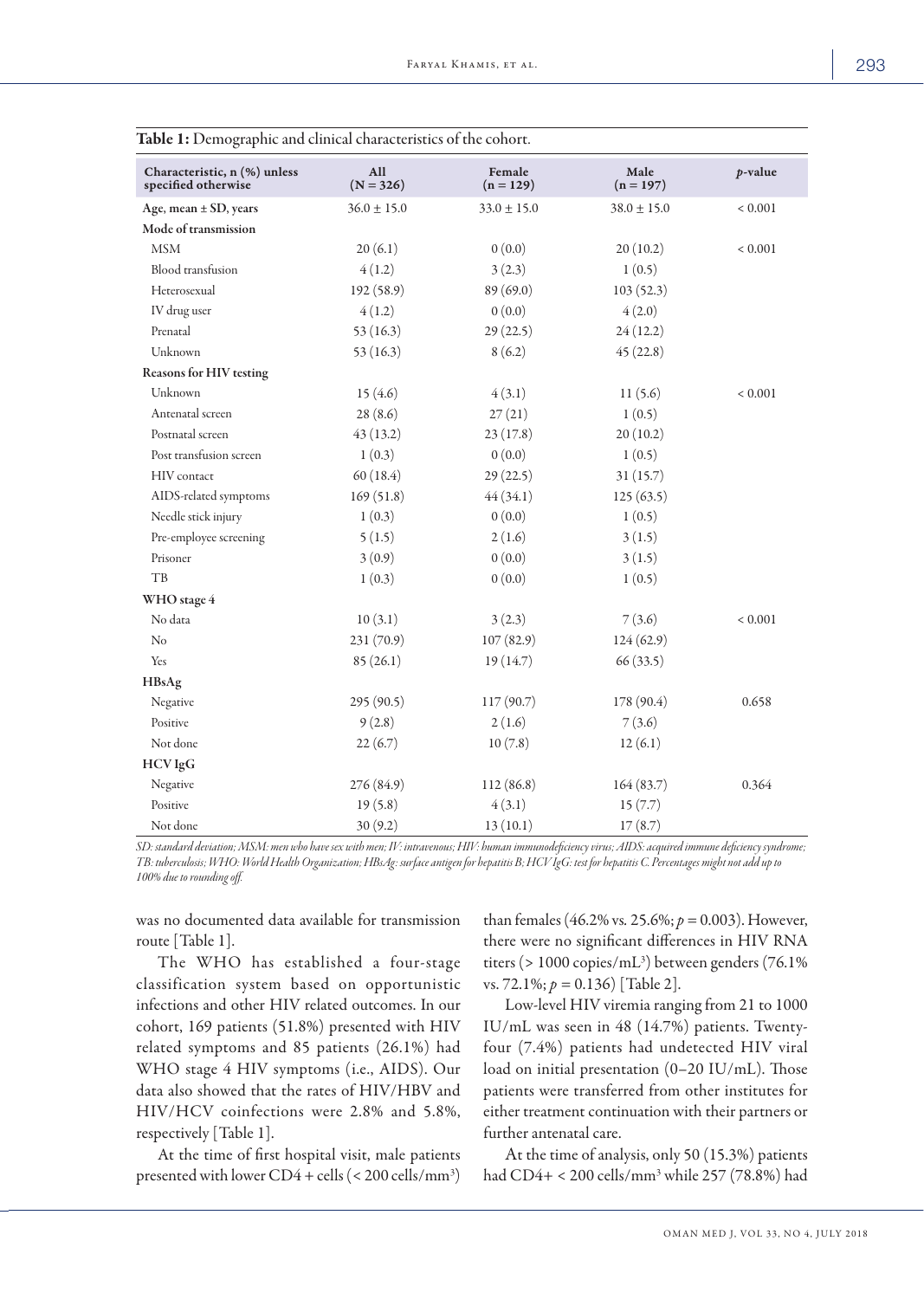| Chincal outcome characteristics of the conort.      |                    |                       |                     |            |
|-----------------------------------------------------|--------------------|-----------------------|---------------------|------------|
| Characteristic, n (%) unless specified<br>otherwise | All<br>$(N = 326)$ | Female<br>$(n = 129)$ | Male<br>$(n = 197)$ | $p$ -value |
| Genotype resistance test                            |                    |                       |                     |            |
| N <sub>o</sub>                                      | 161(49.4)          | 56(43.4)              | 105(53.3)           | 0.081      |
| Yes                                                 | 165(50.6)          | 73(56.6)              | 92(46.7)            |            |
| Baseline CD4 count, cells/mm <sup>3</sup>           |                    |                       |                     |            |
| < 200                                               | 124(38.0)          | 33(25.6)              | 91 (46.2)           | 0.003      |
| $201 - 500$                                         | 99 (30)            | 46(35.7)              | 53(26.9)            |            |
| > 500                                               | 88 (27.0)          | 43(33.3)              | 45(22.8)            |            |
| No data*                                            | 15(4.6)            | 7(5.4)                | 8(4.1)              |            |
| Latest CD4 count, cells/mm <sup>3</sup>             |                    |                       |                     |            |
| $< 200\,$                                           | 50(15.3)           | 12(9.3)               | 38 (19.3)           | 0.009      |
| $201 - 500$                                         | 112 (34.4)         | 39(30.2)              | 37.1)               |            |
| > 500                                               | 145 (44.5)         | 73 (56.6)             | 72(36.5)            |            |
| No data*                                            | 19(5.8)            | 5(3.9)                | 14(7.1)             |            |
| Baseline HIV viral load, IU/mL                      |                    |                       |                     |            |
| $0 - 20$                                            | 24(7.4)            | 15(11.6)              | 9(4.6)              | 0.136      |
| $21 - 1000$                                         | 48(14.7)           | 18(14.0)              | 30(15.2)            |            |
| >1000                                               | 243 (74.5)         | 93(72.1)              | 150(76.1)           |            |
| No data*                                            | 11(3.4)            | 3(2.3)                | 8(4.1)              |            |
| Latest HIV viral load, IU/mL                        |                    |                       |                     |            |
| $0 - 20$                                            | 169(51.8)          | 71(55.0)              | 98 (49.7)           | 0.734      |
| $21 - 1000$                                         | 64(19.6)           | 24(18.6)              | 40(20.3)            |            |
| >1000                                               | 81(24.8)           | 31(24.0)              | 50(25.4)            |            |
| No data*                                            | 12(3.7)            | 3(2.3)                | 9(4.6)              |            |
| On ART                                              |                    |                       |                     |            |
| $\rm No$                                            | 12(3.7)            | 5(3.9)                | 7(3.6)              | 0.977      |
| Yes                                                 | 314 (96.3)         | 124(96.1)             | 190 (96.4)          |            |
| Outcome                                             |                    |                       |                     |            |
| Alive                                               | 275 (84.4)         | 116 (89.9)            | 159 (80.7)          | 0.051      |
| Dead                                                | 22(6.7)            | 4(3.1)                | 18(9.1)             |            |
| Lost to follow-up                                   | 29(8.9)            | 9(7.0)                | 20(10.2)            |            |

| <b>Table 2:</b> Clinical outcome characteristics of the cohort. |
|-----------------------------------------------------------------|
|-----------------------------------------------------------------|

*HIV: human immunodeficiency virus; ART: antiretroviral therapy. Percentages might not add up to 100% due to rounding off.*

 $CD4+$  values > 200 cells/mm<sup>3</sup>, and no data was available for 19 (5.8%) patients indicating a good immunological response to ART. Complete HIV RNA viral suppression was seen in 169 (51.8%) patients. Sixty-four (19.6%) HIV infected patients had low-level viremia ranging from 21 to 1000 IU/ mL, while complete virological failure was seen in 81 (24.8%) patients. HIV genotype resistance testing was performed in 165 (50.6%) patients. HIV resistance testing was mostly done in treatment failures and treatment naïve patients particularly pregnant females.

ART was given to 314 (96.3%) patients. Twelve patients (3.7%) either refused or deferred therapy. Among patients on ART, 35.0% ( $n = 110$ ) of the patients received ART prior to 2009 while 65.0%  $(n = 204)$  received ART after the implementation of universal HIV treatment policy in 2010.

The most common ART regimen was nonnucleoside reverse transcriptase inhibitor-based therapy with nucleoside reverse transcriptase inhibitors backbone that included either combination of lamivudine/ zidovudine or tenofovir disporoxil/emtricitabine. Tenofovir disoproxil based regimens were widely used after 2010. The most common protease inhibitors were lopinavir/ritonavir and atazanavir/ritonavir. Integrase inhibitors (INIs) have been used most recently as a second-line alternative for treatment failures.

Among a total of 326 HIV infected patients, 6.7% ( $n = 22$ ) died and 8.9% ( $n = 29$ ) were lost to follow-up. The annual mortality rate was 0.342 per 1000 per year for the last five years [Figure 1].

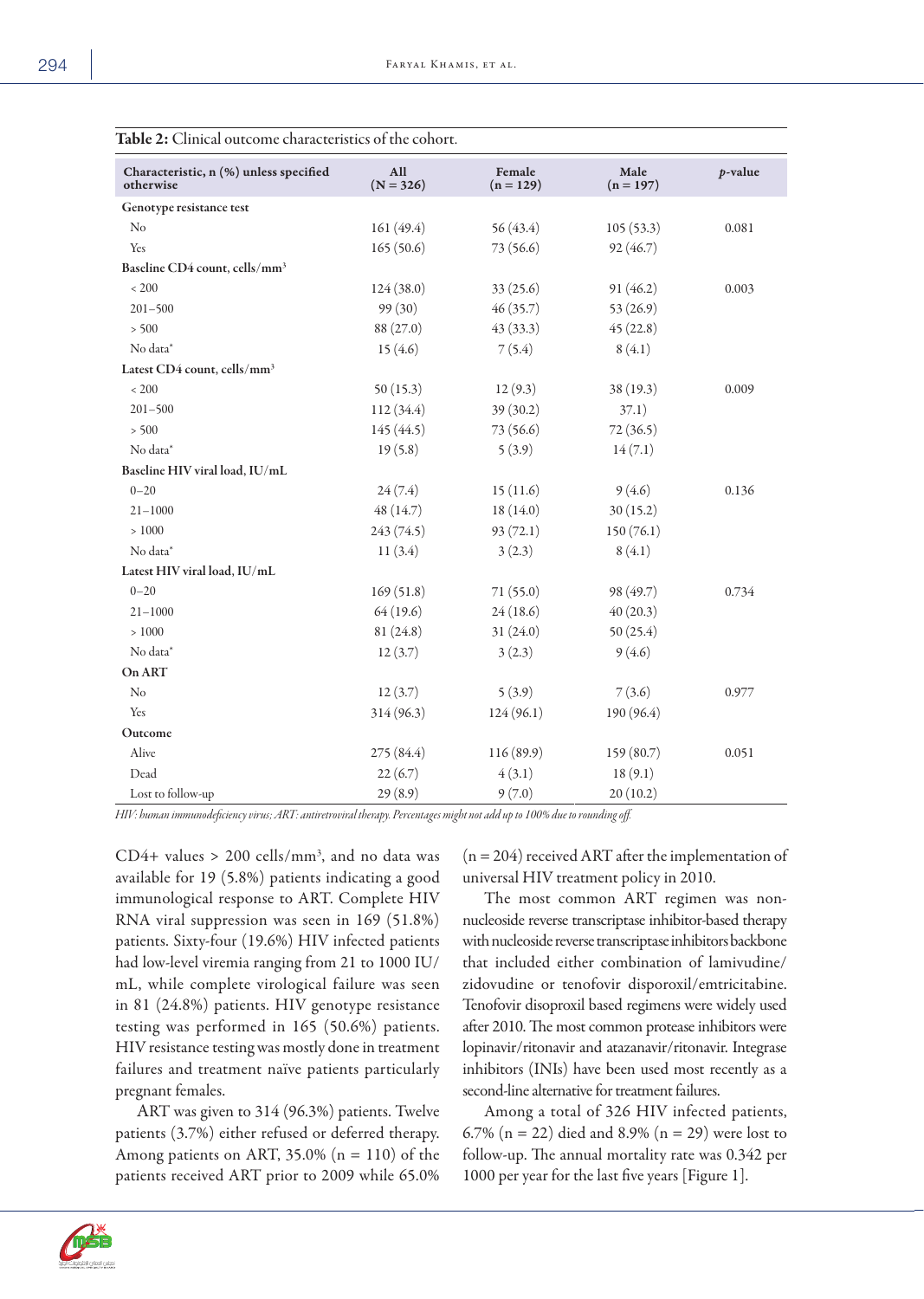

### DISCUSSION

To our knowledge, this is the first study describing the epidemiology, clinical, and laboratory characteristics of a cohort of 326 HIV infected patients and their outcomes in Oman. The most common mode of transmission in both genders was heterosexual contact causing 58.9% of infections. Men who have sex with men (MSM) are among the groups affected by HIV in the region.8,9 However, due to discrimination and social stigma, the true prevalence of HIV in MSM is unknown and probably underestimated with national data suggesting a prevalence of 13.9%, followed by mother-to-child (5.5%), IV drug use  $(4%)$ , and blood transfusion  $(2.8%)$ .<sup>9</sup> A recent report from the MENA had indicated an increase in HIV acquisition through IV drug users (IVDUs) in countries like Oman, Bahrain, Morocco, Egypt, and KSA.5,13,14 This might be partly explained by the increase in HIV screening programs among IVDUs.

In our cohort, 45 (22.8%) male patients had an unknown mode of transmission, most likely the under-reporting is due to fear of discloser and stigma in particular among MSM population. In addition, a higher rate of mother-to-child transmission has been observed (around 16%) probably representing earlier transmissions when no antenatal screening was done, and management of HIV in pregnancy was suboptimal. Since 2009, a universal screening program for all pregnant females has been taking place in Oman with an acceptance rate of 99%.9

HIV coinfection affects the natural history and clinical outcomes of individuals infected with HBV or HCV virus, resulting in rapid progression to liver cirrhosis and hepatocellular carcinoma.<sup>15-17</sup> The prevalence of HBV and HCV coinfection with HIV is not well documented in the region. A systematic review and meta-analysis report on the prevalence of HIV, HBV, HCV, and HIV coinfections in different subpopulations conducted in Iran estimated the prevalence rates of HIV/HBV and HIV/HCV around 1.9% and 10.9%, respectively.<sup>18</sup> Similarly, a retrospective analysis of 142 HIV positive patients in Western Saudi Arabia estimated the prevalence of HIV/HBV and HIV/HCV coinfections at 2.8% and 8.5%, respectively.19

The prevalence of HIV/HBV and HIV/ HCV coinfection seen was low at 2.8% and 5.8%, respectively. The low prevalence of HIV/HBV coinfection is probably due to the low to intermediate prevalence of HBV in the general population<sup>20</sup> and HBV vaccination since 1990. However, a more accurate estimate is required in other high-risk groups, such as IVDUs and prisoners.21

Several studies from the MENA region have reported a correlation of HIV, HBV, and HCV with age and gender.<sup>22-25</sup> HBsAg was more common among males in all age groups while anti-HCV was more prevalent among older females.25–28 In contrast, in our study HIV/HCV coinfection was more prevalent in young patients and predominately in men with IVDU risk. HIV/HBV coinfection did not correlate with age or gender.

In Oman, despite free access to healthcare and the significant programmatic improvement in management of HIV infection, patients still present at advanced stages due to the delay in screening and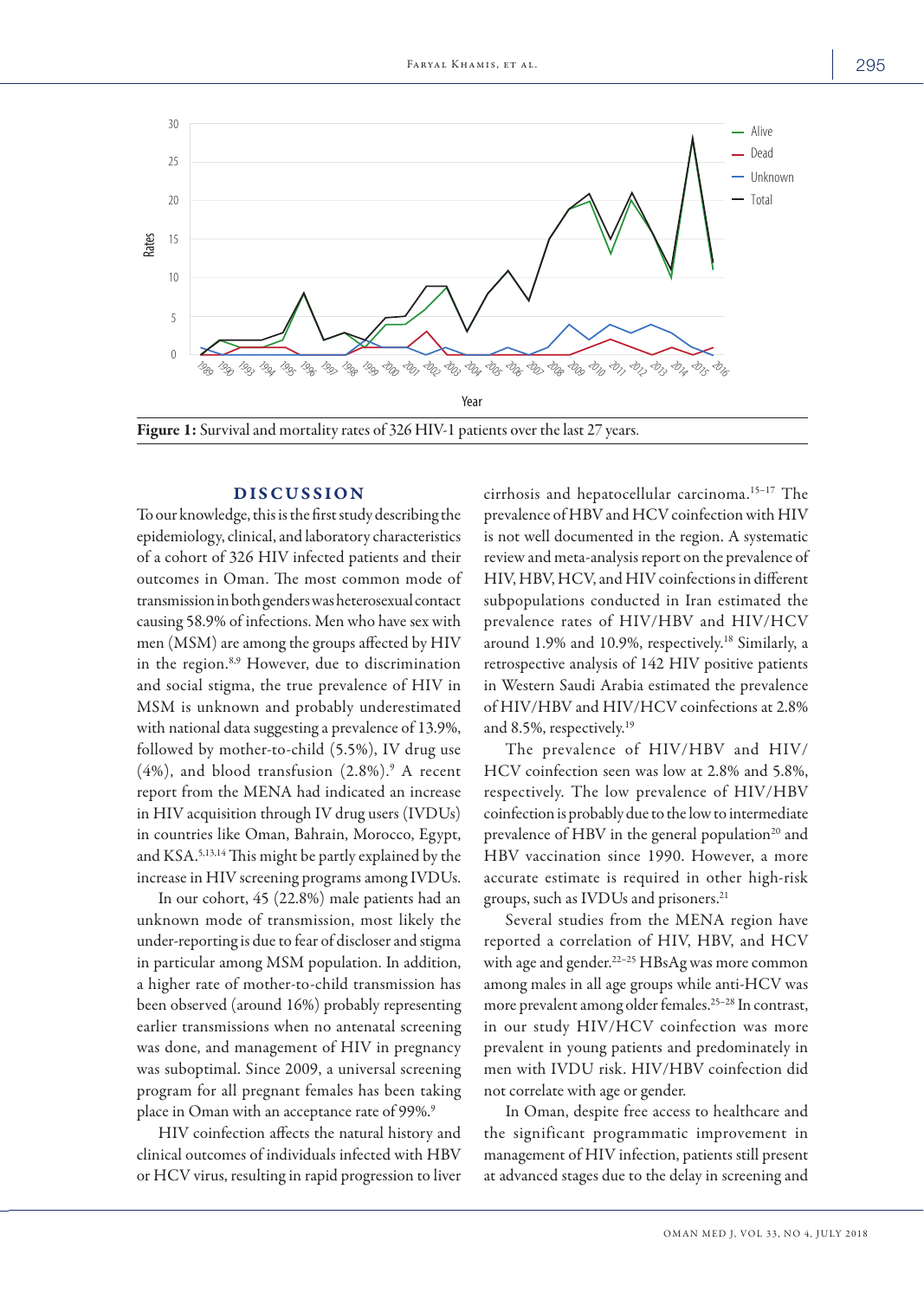detection of HIV. This was seen in our cohort, where 51.8% of HIV infected patients already presented with symptomatic infection and 26.1% were WHO stage 4 (AIDS) at the time of first hospital visit. It is well established that patients with CD4+ cell counts < 200 cells/mm3 are at higher risk for opportunistic infections, cancers, and death.29–33 The delay in diagnosis can be attributed to several factors such as a lack of HIV awareness among individuals and health care workers, a lack of surveillance of key populations (i.e., MSM or IVDU), a limited number of voluntary counseling and testing clinics, and no access to self HIV testing. In this study, male patients presented with significantly lower CD4 T lymphocytes than female patients (46.2% vs. 25.6%, respectively). This has been observed in several studies where females infected with HIV tend to be younger, have higher CD4 T lymphocyte counts and lower HIV viral loads at the time of initial HIV diagnosis.34–37 However, correlation with transmission rates, clinical outcomes, rate of disease progression, and death has shown contradictory results. In a recent systematic review that included studies from both developed and developing countries, females starting ART had slightly better survival compared to males but showed no clear benefit in progression to either AIDS or to differences in HIV suppression and immunologic recovery.38

The difference in mortality was attributed to several explanations including a protective effect of female sex hormones and higher expression of IFNstimulated genes in HIV-1-infected women.<sup>39</sup> In our setting, early detection in females could be partly attributed to the antenatal screening program that was adopted in the country from 2009.

HIV RNA viral suppression defined as viral load < 20 IU/mL was seen in 169 (51.8%) patients, while 64 (19.6%) patients had viral suppression per WHO criteria (i.e., viral load of < 1000 IU/mL). Complete virological failure was seen in 81 (24.8%) patients. The high virological failure rates can be attributed to de novo drug resistance or lack of adherence and compliance with HIV medications (which is more common in our setting). Nevertheless, as a result of implementing several interventions in our clinic (i.e., counseling on compliance and adherence by trained health care workers, detailed review by clinical pharmacists each visit, using clinical pathways, and HIV resistance testing), the number of patients achieving viral suppression has increased in the

last few years, making the UNAIDS target of 90% of HIV patients on treatment virally suppressed feasible by 2020.

The current wide availability of ART and recent changes in international guidelines encouraging early initiation of ART regardless of CD4+ T lymphocytes has lowered morbidity and mortality among HIV infected individuals. The total number of deaths in Oman has decreased from 200 in 2003 to 100 in 2014 (UNAIDS published data 2018). However, the annual mortality rate in our cohort was 0.342 per 1000 person-years in the last five years; significantly higher than mortality rates reported from the developed countries (0.025 deaths per 1000 person-years).<sup>40</sup>

Among the greater ongoing challenges faced in Oman, are the rises in new HIV cases and AIDSrelated mortality rates despite a strong national HIV program and the free access to ART. The increase HIV cases can be attributed to increased screening, better diagnostic modalities, and early detection; however, late presentation with advanced HIV infection and high mortality rates indicate a substantial gap in the cascade of HIV care. Thus, an urgent priority is to reach the UNAIDS target where 90% of all people living with HIV will know their HIV status. The national AIDS program should establish interventions that focus on early detection and preventive strategies. By outreaching key at-risk populations, the program can offer access to health services and engage infected people in a system that enables them to access HIV testing without fear.

One of the main limitations of our study is its cross-sectional design where some data are missing as some patients were lost to follow-up either due to death or transfer to other centers. In addition, despite a large number of patients in our cohort, the study data were collected from a single center, and this might not fully be representative of the country as a whole. Our results may only apply to Oman or countries with similar HIV prevalence rates and cultural background.

# **CONCLUSION**

The majority of patients acquired HIV through heterosexual transmission. One-quarter of patients in our cohort were diagnosed late with symptoms of HIV related illness and AIDS, 96.3% of the patients were initiated on ART, and 71.5% achieved

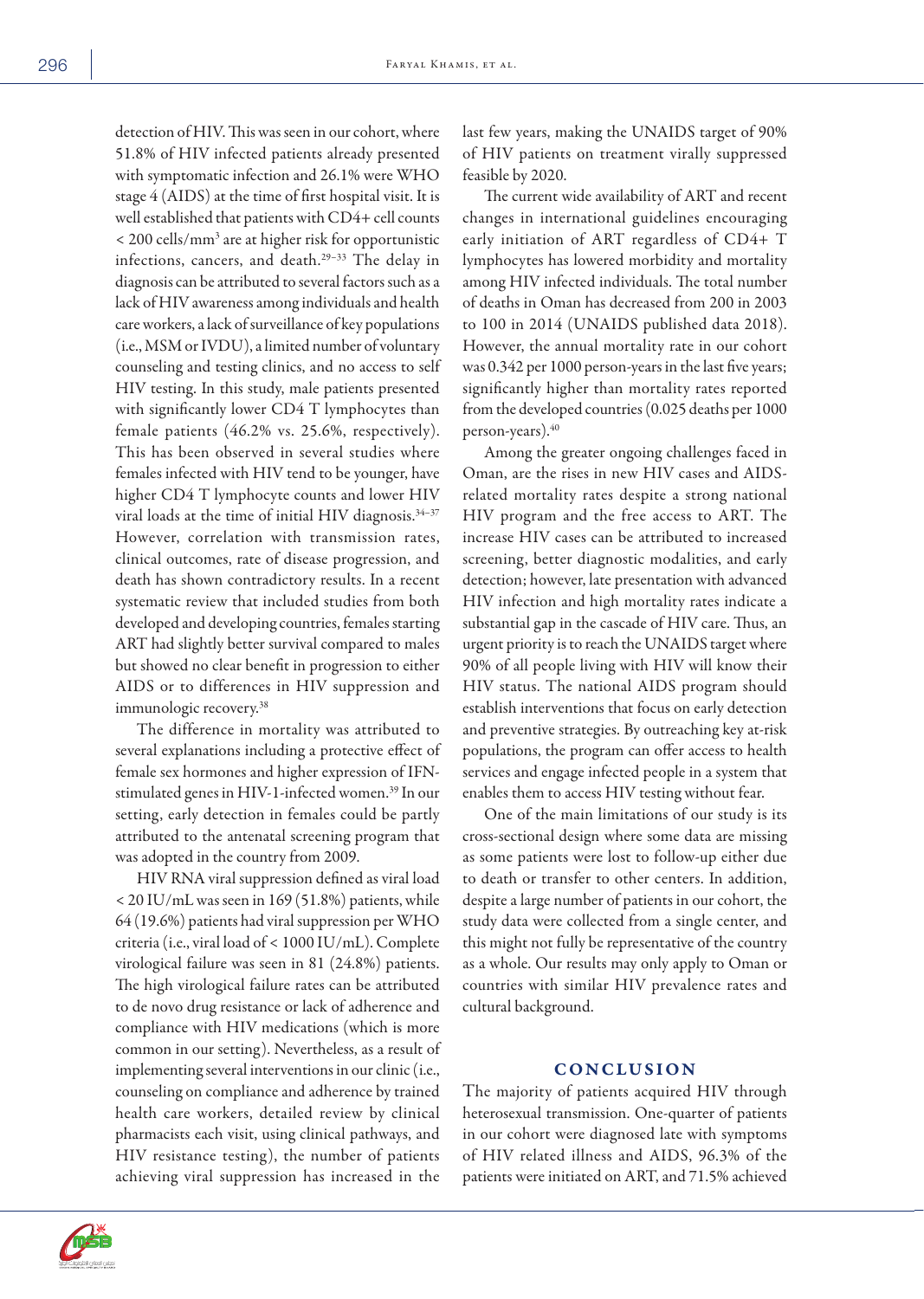virological suppression. Among the priorities in Oman are increasing HIV testing and early diagnoses in key at-risk populations, this will help in fast-tracking and linking infected individuals to appropriate services in order to reach the WHO 90- 90-90 target by 2020.

#### *Disclosure*

The authors declared no conflicts of interest. No funding was received for this study.

#### *Acknowledgements*

The authors would like to thank the physicians at the Infectious Diseases Unit at the Royal Hospital and the technicians in the Virology and Hematology sections at the Royal Hospital, Muscat, Oman.

#### references

- 1. UNAIDS. Prevention gap report. 2016 [cited 2017 November 26]. Available from: www.unaids.org/sites/ default/files/media\_asset/2016-prevention-gap-report\_ en.pdf.
- 2. Abu-Raddad LJ, Hilmi N, Mumtaz G, Benkirane M, Akala FA, Riedner G, et al. Epidemiology of HIV infection in the Middle East and North Africa. AIDS 2010 Jul;24(Suppl 2):S5-S23.
- 3. World Bank Group. Characterizing the HIV/AIDS epidemic in the Middle East and North Africa: Time for strategic action. 2010 [cited 2017 November 26]. Available from: https://openknowledge.worldbank.org/ handle/10986/2457.
- 4. Bozicevic I, Riedner G, Calleja JM. HIV surveillance in MENA: recent developments and results. Sex Transm Infect 2013 Nov;89(Suppl 3):iii11-iii16.
- 5. Mumtaz GR, Weiss HA, Thomas SL, Riome S, Setayesh H, Riedner G, et al. HIV among people who inject drugs in the Middle East and North Africa: systematic review and data synthesis. PLoS Med 2014 Jun;11(6):e1001663.
- 6. Mahfoud Z, Afifi R, Ramia S, El Khoury D, Kassak K, El Barbir F, et al. HIV/AIDS among female sex workers, injecting drug users and men who have sex with men in Lebanon: results of the first biobehavioral surveys. AIDS 2010 Jul;24(Suppl 2):S45-S54.
- 7. Mumtaz GR, Riedner G, Abu-Raddad LJ. The emerging face of the HIV epidemic in the Middle East and North Africa. Curr Opin HIV AIDS 2014 Mar;9(2):183-191.
- 8. Gökengin D, Doroudi F, Tohme J, Collins B, Madani N. HIV/AIDS: trends in the Middle East and North Africa region. Int J Infect Dis 2016 Mar;44:66-73.
- 9. HIV Management in Oman: A guide for health care workers. National AIDS Program, Department of Communicable Diseases, Directorate General for Disease Surveillance and Control, Ministry of Health, Oman. 3rded. 2015.
- 10. World Health Organization. Consolidated guidelines on the use of antiretroviral drugs for treating and preventing HIV infection. 2016 [cited 2017 December 7]. Available from: www.who.int/hiv/pub/arv/arv-2016/en.
- 11. UNAIDS. 90-90-90: An ambitious treatment target to help end the AIDS epidemic. 2017 [cited 2017 December 7]. Available from: www.unaids.org/en/resources/909090.
- 12. World Health Organization. Interim WHO clinical staging of HIV/AIDS and HIV/AIDS case definitions for surveillance. 2005 [cited 2017 December 7]. Available from: www.who.int/hiv/pub/guidelines/casedefinitions/en.
- 13. Mumtaz G, Hilmi N, McFarland W, Kaplan RL, Akala FA, Semini I, et al. Are HIV epidemics among men who have sex with men emerging in the Middle East and North Africa?:

a systematic review and data synthesis. PLoS Med 2010 Aug;8(8):e1000444.

- 14. Al-Mozaini MA, Mansour MK, Al-Hokail AA, Mohmed MA, Daham MA, Al-Abdely HM, et al. HIV-care outcome in Saudi Arabia: a longitudinal cohort. J AIDS Clin Res 2014 Nov;5(11):370.
- 15. El-Serag HB. Epidemiology of viral hepatitis and hepatocellular carcinoma. Gastroenterology 2012 May;142(6):1264-1273.e1.
- 16. Michielsen PP, Francque SM, van Dongen JL. Viral hepatitis and hepatocellular carcinoma. World J Surg Oncol 2005 May;3:27.
- 17. Alter MJ. Epidemiology of viral hepatitis and HIV coinfection. J Hepatol 2006;44(1)(Suppl):S6-S9.
- 18. Bagheri Amiri F, Mostafavi E, Mirzazadeh A. HIV, HBV and HCV coinfection prevalence in Iran - a systematic review and meta-analysis. PLoS One 2016 Mar;11(3):e0151946.
- 19. Al-Mughales JA. Co-infection assessment in HBV, HCV, and HIV patients in Western Saudi Arabia. J Med Virol 2016 Sep;88(9):1545-1551.
- 20. Kaminski G, Alnaqdy A, Al-Belushi I, Nograles J, Al-Dhahry SH. Evidence of occult hepatitis B virus infection among Omani blood donors: a preliminary study. Med Princ Pract 2006;15(5):368-372.
- 21. Platt L, Easterbrook P, Gower E, McDonald B, Sabin K, McGowan C, et al. Prevalence and burden of HCV coinfection in people living with HIV: a global systematic review and meta-analysis. Lancet Infect Dis 2016 Jul;16(7):797-808.
- 22. El-Sherif A, Abou-Shady M, Abou-Zeid H, Elwassief A, antigen as a screening test for occult hepatitis B virus infection in Egyptian chronic hepatitis C patients. J Gastroenterol 2009;44(4):359-364.
- 23. Rebbani K, Ouladlahsen A, Bensghir A, Akil A, Lamdini H, Issouf H, et al. Co-infections with hepatitis B and C viruses in human immunodeficiency virus-infected patients in Morocco. Clin Microbiol Infect 2013 Oct;19(10):E454-E457.
- 24. Heijnen M, Mumtaz GR, Abu-Raddad LJ. Status of HIV and hepatitis C virus infections among prisoners in the Middle East and North Africa: review and synthesis. J Int AIDS Soc 2016 May;19(1):20873.
- 25. Chaabna K, Mohamoud YA, Chemaitelly H, Mumtaz GR, Abu-Raddad LJ. Protocol for a systematic review and meta-analysis of hepatitis C virus (HCV) prevalence and incidence in the Horn of Africa sub-region of the Middle East and North Africa. Syst Rev 2014 Dec;3:146.
- 26. Daw MA, Shabash A, El-Bouzedi A, Dau AA; Association with the Libyan Study Group of Hepatitis & HIV. Seroprevalence of HBV, HCV & HIV co-infection and risk factors analysis in Tripoli-Libya. PLoS One 2014 Jun;9(6):e98793.
- 27. Akhtar A, Khan AH, Sulaiman SA, Soo CT, Khan K. HBV and HIV co-infection: Prevalence and clinical outcomes in tertiary care hospital Malaysia. J Med Virol 2016 Mar;88(3):455-460.
- 28. Chen X, He JM, Ding LS, Zhang GQ, Zou XB, Zheng J. Prevalence of hepatitis B virus and hepatitis C virus in patients with human immunodeficiency virus infection in Central China. Arch Virol 2013 Sep;158(9):1889-1894.
- 29. Miller V, Mocroft A, Reiss P, Katlama C, Papadopoulos AI, Katzenstein T, et al. Relations among CD4 lymphocyte count nadir, antiretroviral therapy, and HIV-1 disease progression: results from the EuroSIDA study. Ann Intern Med 1999 Apr;130(7):570-577.
- 30. Farizo KM, Buehler JW, Chamberland ME, Whyte BM, Froelicher ES, Hopkins SG, et al. Spectrum of disease in persons with human immunodeficiency virus infection in the United States. JAMA 1992 Apr;267(13):1798-1805.
- 31. Hanna DB, Gupta LS, Jones LE, Thompson DM, Kellerman SE, Sackoff JE. AIDS-defining opportunistic illnesses in the HAART era in New York City. AIDS Care 2007